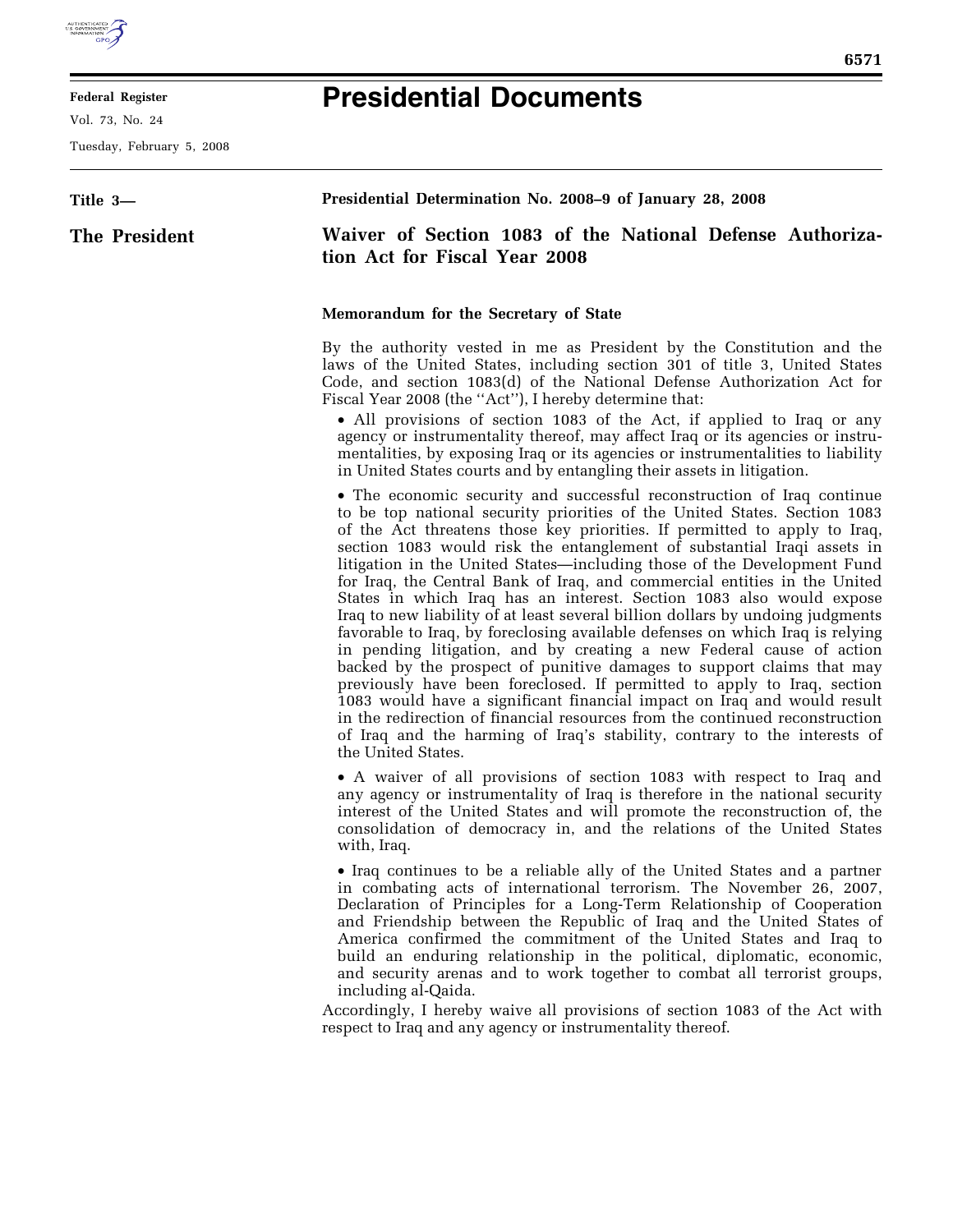You are authorized and directed to notify the Congress of this determination and waiver and the accompanying memorandum of justification, incorporated by reference herein, and to arrange for their publication in the **Federal Register**.

Baze

THE WHITE HOUSE, *Washington, January 28, 2008.* 

Billing code 4710–10–P

۳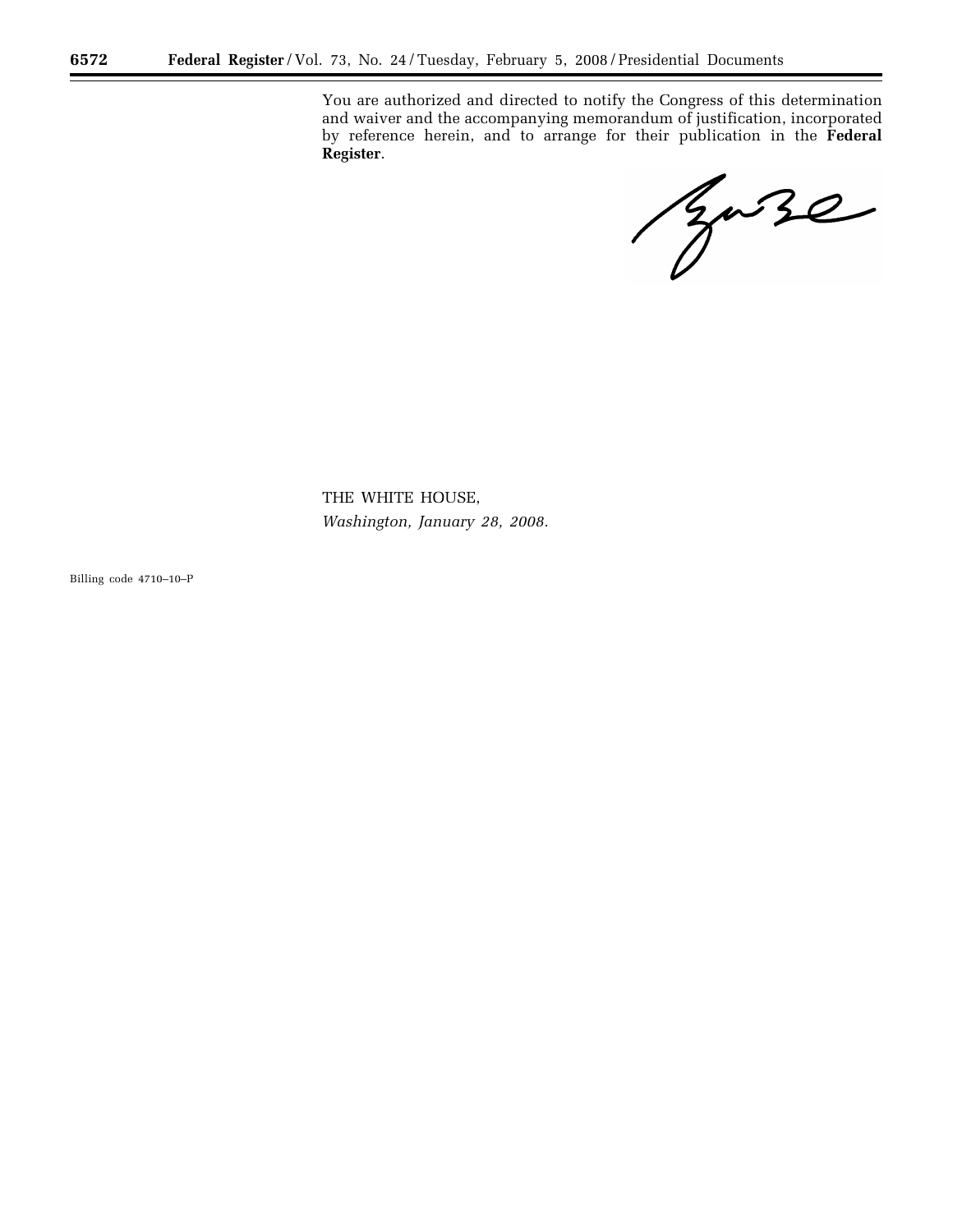MEMORANDUM OF JUSTIFICATION FOR WAIVER OF SECTION 1083 OF THE NATIONAL DEFENSE AUTHORIZATION ACT FOR FISCAL YEAR 2008 WITH RESPECT TO IRAQ

Section 1083 of the National Defense Authorization Act for Fiscal Year 2008 (the "Act") amends the Foreign Sovereign Immunities Act, which establishes a framework for lawsuits against foreign countries and their agencies and instrumentalities under U.S. law. Immediately upon enactment, Section 1083 would put at risk substantial Iraqi assets in the United States that are crucial to Iraq's recovery efforts -including the Development Fund for Iraq, the assets of the Central Bank of Iraq held by the Federal Reserve Bank of New York, and assets of Iraqi agencies or instrumentalities used in commercial transactions in the United States. Section 1083 would also expose Iraq to potential new liability by undoing judgments favorable to Iraq, by foreclosing available defenses on which Iraq has relied, and by creating a new Federal cause of action backed by punitive damages. Any and all provisions of section 1083 may adversely affect Iraq or its agencies or instrumentalities, by exposing Iraq or its agencies or instrumentalities to liability in United States courts and by entangling their assets in litigation. Such burdens would undermine the national security and foreign policy interests of the United States, including by weakening the ability of the democratically-elected government of Iraq to use Iraqi funds to promote political and economic progress and further develop its security forces.

Section  $1083(d)(1) - (3)$  of the Act provides that:

(d) Applicability to Iraq-

(1) APPLICABILITY- The President may waive any provision of this section with respect to Iraq, insofar as that provision may, in the President's determination, affect Iraq or any agency or instrumentality thereof, if the President determines  $that--$ 

> (A) the waiver is in the national security interest of the United States;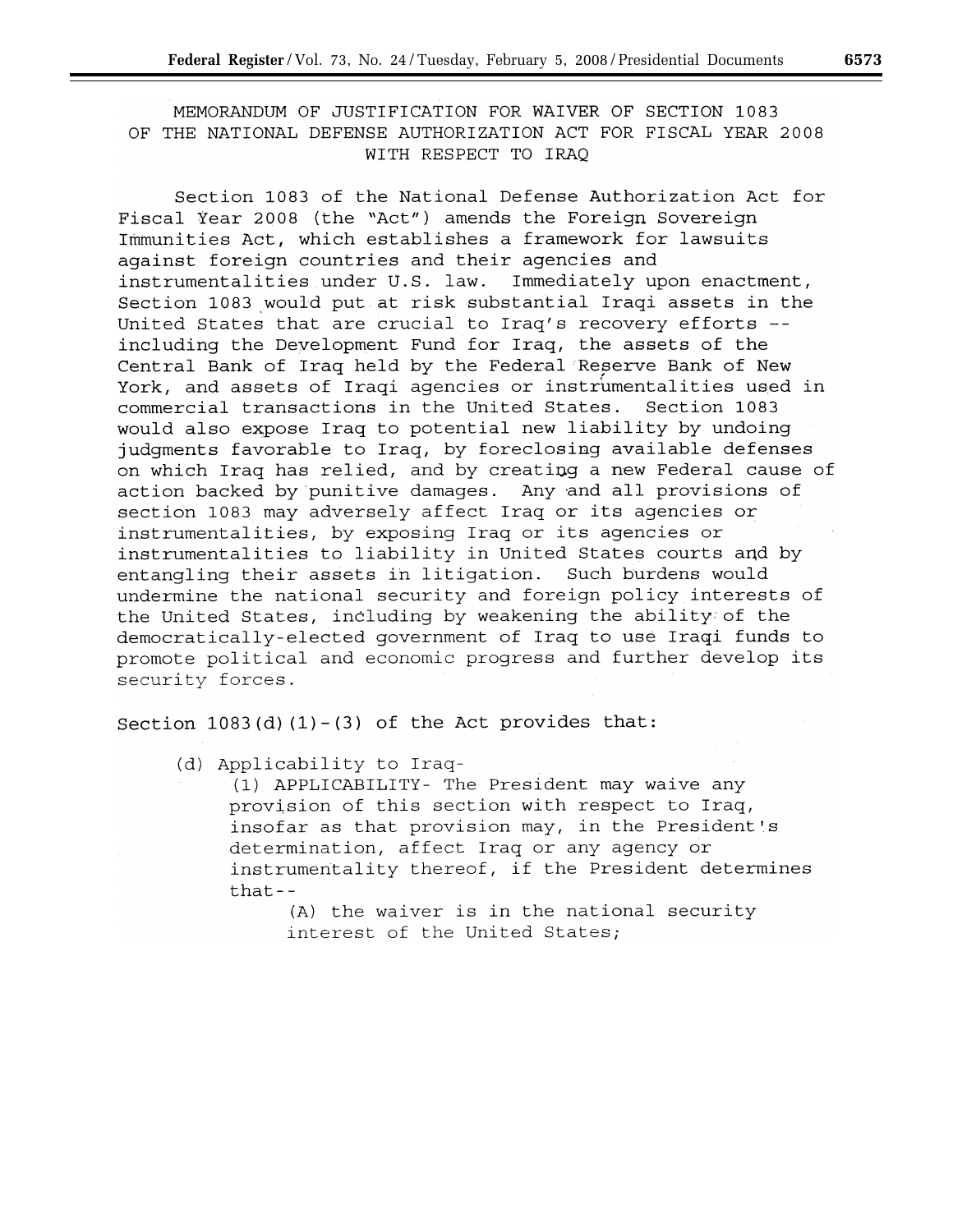(B) the waiver will promote the reconstruction of, the consolidation of democracy in, and the relations of the United States with, Iraq; and (C) Iraq continues to be a reliable ally of the United States and partner in combating acts of international terrorism.

(2) TEMPORAL SCOPE- The authority under paragraph (1)  $shall$  apply--

(A) with respect to aconduct or  $\operatorname{\mathsf{event}}$ 

occurring before or on the date of the enactment of this Act;

(B) with respect to any conduct or event occurring before or on the date of the exercise of that authority; and

(C) regardless of whether, or the extent to which, the exercise of that authority affects any action filed before, on, or after the date of the exercise of that authority or of the enactment of this Act.

(3) NOTIFICATION TO CONGRESS- A waiver by the President under paragraph (1) shall cease to be effective 30 days after it is made unless the President has notified Congress in writing of the basis for the waiver as determined by the President under paragraph (1).

A waiver of all provisions of section 1083 with respect to Iraq, and all agencies and instrumentalities thereof, is in the national security interest of the United States and will promote the reconstruction of, the consolidation of democracy in, and the relations of the United States with, Iraq. In particular:

- Absent a waiver, section 1083 would have a potentially devastating impact on Iraq's ability to use Iraqi funds to expand and equip the Iraqi Security Forces, which would have serious implications for U.S. troops in the field acting as part of the Multinational Force-Iraq and would harm antiterrorism and counter-insurgency efforts.
- . Application of section 1083 to Iraq or any agency or instrumentality thereof will hurt the interests of the United States by unacceptably interfering with political and economic progress in Iraq that is critically important to bringing U.S. troops home.
- . If applied to Iraq or any agency or instrumentality thereof, the provisions of section 1083 would redirect financial